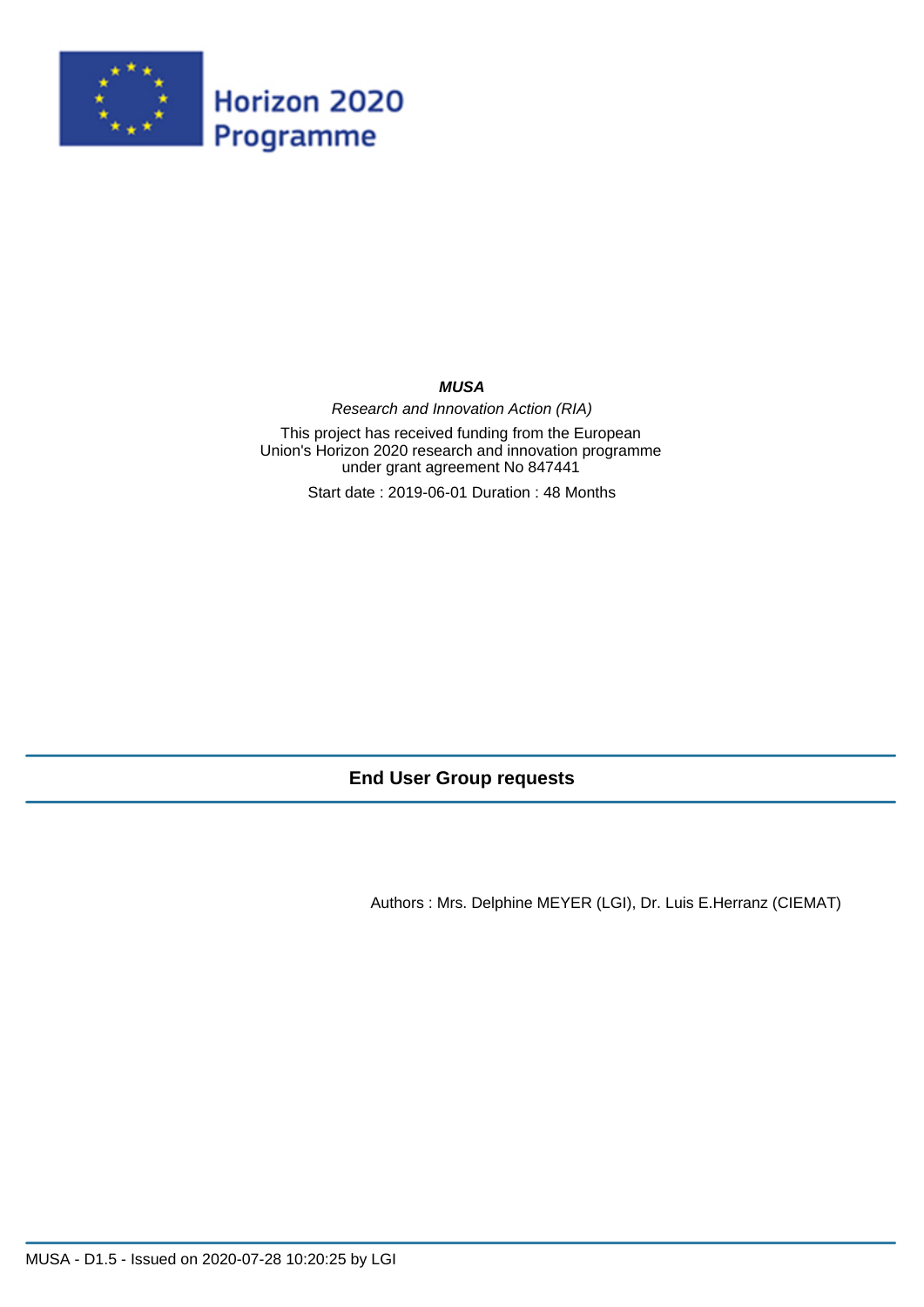#### MUSA - Contract Number: 847441

## Project officer: Roberto PASSALACQUA

| Document title             | End User Group requests                          |
|----------------------------|--------------------------------------------------|
| Author(s)                  | Mrs. Delphine MEYER, Dr. Luis E.Herranz (CIEMAT) |
| Number of pages            |                                                  |
| Document type              | Deliverable                                      |
| Work Package               | WP1                                              |
| Document number            | D <sub>1.5</sub>                                 |
| Issued by                  | LGI                                              |
| Date of completion         | 2020-07-28 10:20:25                              |
| <b>Dissemination level</b> | Public                                           |

# **Summary**

Description of the collection of requests performed by the end user group

#### Approval

| Date                | Bv                           |
|---------------------|------------------------------|
| 2020-08-03 11:42:34 | Dr. Luis E. HERRANZ (CIEMAT) |
| 2020-08-03 11:46:17 | Dr. Luis E. HERRANZ (CIEMAT) |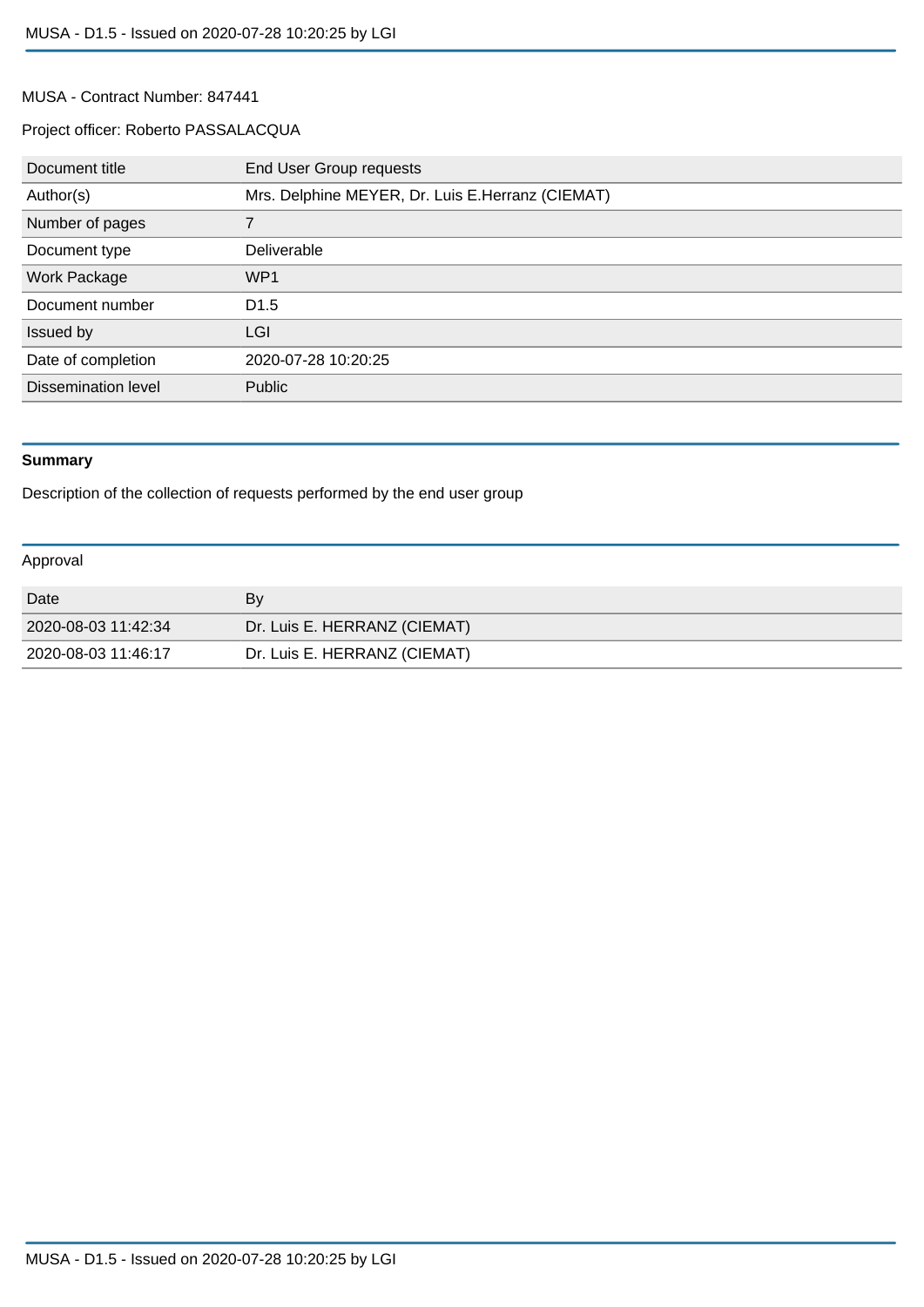

# **D1.5 – End User Group Requests**

L.E. Herranz (CIEMAT), D. Meyer (LGI)

Version 01 – 28/07/2020

MUSA has received funding from the Euratom research and training programme 2014-2018 under grant agreement No 847441.

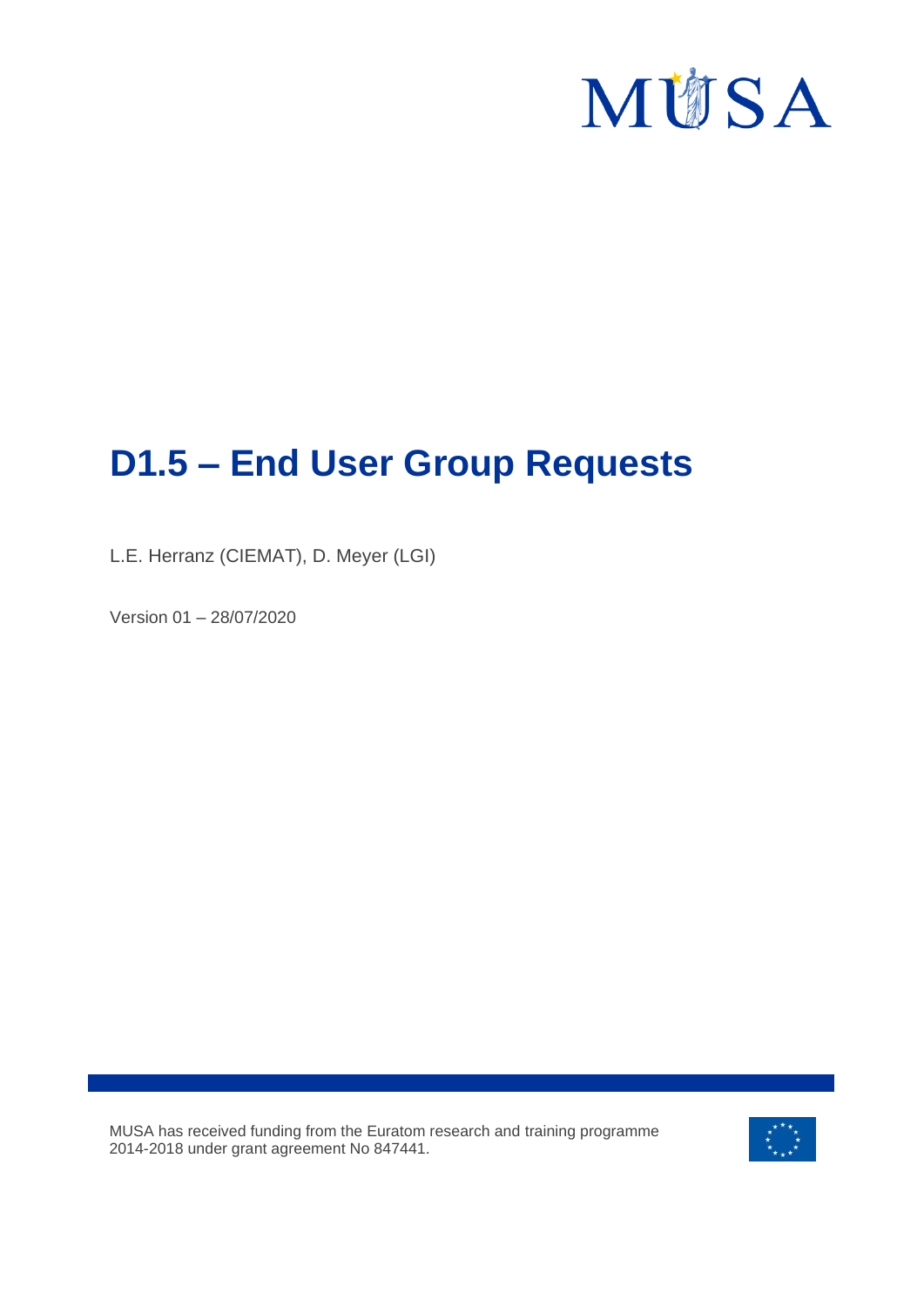#### D1.5 version 01 – End User Group Requests

# **MÜSA**

| Document type              | <b>Deliverable / Milestone / Minutes / Report</b> |
|----------------------------|---------------------------------------------------|
| Document number            | D <sub>1.5</sub> version 01                       |
| Document title             | <b>End User Group Requests</b>                    |
| Authors                    | L.E. Herranz (CIEMAT), D. Meyer (LGI)             |
| Release date               | 28/07/2020                                        |
| Contributing partners      | CIEMAT, LGI                                       |
| <b>Dissemination level</b> | Public / Restricted to MUSA Consortium            |

| Version | <b>Short description</b> | <b>Main author</b> |         | <b>WP leader</b> |         | <b>Coordinator</b>       |
|---------|--------------------------|--------------------|---------|------------------|---------|--------------------------|
| #       | First release            | L.E.<br>(CIEMAT)   | Herranz | L.E.<br>(CIEMAT) | Herranz | L.E. Herranz<br>(CIEMAT) |
|         |                          | 28/07/2020         |         | 28/07/2020       |         | 28/07/2020               |

# **Summary**

The present Deliverable D1.5 is a synthesis of the MUSA End Users Group input given in the kick-off meeting, which took place in 10-12 of July 2019, and in a survey, which circulated in March 2020. The main points addressed concern:

- Enhancement of outcomes value
- Relevance of potential outcomes.
- Sequence selection in WP5
- Exploitation of results.
- Communication and dissemination.
- Shortcomings of MUSA outcomes.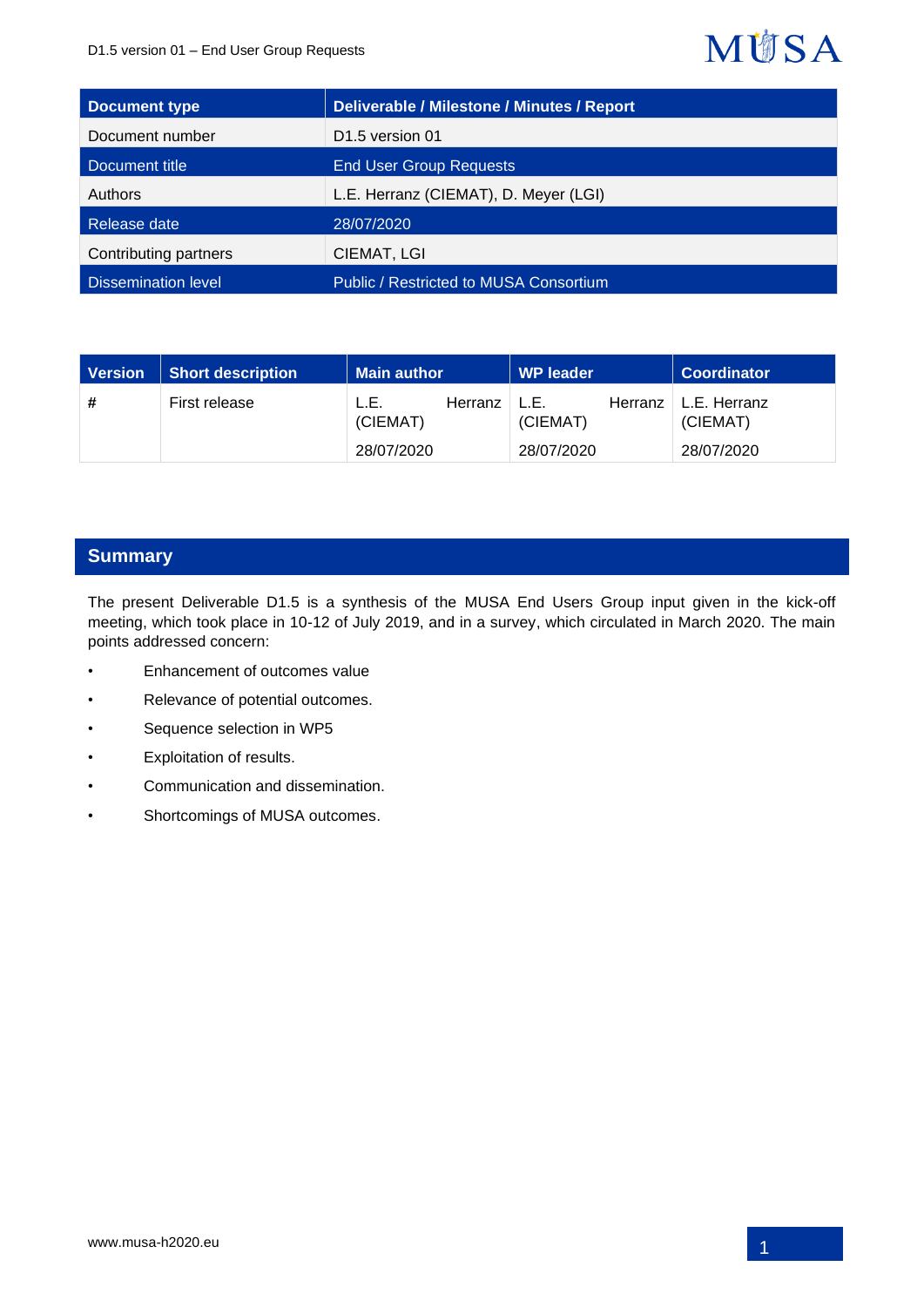

## **Content**

| 1              |  |
|----------------|--|
| $2^{\circ}$    |  |
| 3              |  |
| $\overline{4}$ |  |
| 5              |  |
| 6              |  |
| $\overline{7}$ |  |
| 8              |  |
|                |  |

## **1 Introduction**

The Management and Uncertainties of Severe Accident (MUSA) project was launched under the frame of EC H2020 on June 1<sup>st</sup>, 2019. According to the project structure, the Executive Board (ExB) of the project (i.e., the project coordinator and the WP (Work Package) leaders, supported by the PMO) will work in collaboration with the End User Group (EUG), which consists of eight representatives of national and international organizations. Table I shows the specific composition of EUG. Their main purpose is to enhance as much as possible the use of MUSA outcomes in the nuclear community, particularly the one involved in nuclear safety assessments. In order to articulate the feedback from EUG, in addition to attending General Assembly (GA) annual meetings, specific surveys might be circulated to collect their views on specific matters related to the project.

| <b>Organisation name</b>                     | <b>Acronym</b> | <b>Type</b>               |
|----------------------------------------------|----------------|---------------------------|
| Tokyo Electric Power Company Holdings, Inc   | <b>TEPCO</b>   | Utility                   |
| Korean Institute of Nuclear Safety           | <b>KINS</b>    | Research                  |
| <b>National Atomic Energy Agency</b>         | <b>PAA</b>     | <b>Nuclear Regulation</b> |
| UJV group                                    | UJV            | Research                  |
| <b>European Nuclear Education Network</b>    | <b>ENEN</b>    | <b>Education Network</b>  |
| AscóVandellós NPPs association               | ANAV           | <b>NPP Operator</b>       |
| <b>Emergency Preparedness &amp; Response</b> | EP&R           | TSO                       |
| R P Safety Consulting Ltd.                   | <b>RPSC</b>    | <b>SAM</b> community      |

#### **Table 1: Composition of MUSA End-User Group**

The present document (Deliverable D1.5) is a synthesis of the EUG input given in the kick-off meeting, which took place in 10-12 of July 2019, and in a survey, which circulated in March 2020. The main points addressed concern:

- Enhancement of outcomes value
- Relevance of potential outcomes.
- Sequence selection in WP5
- Exploitation of results.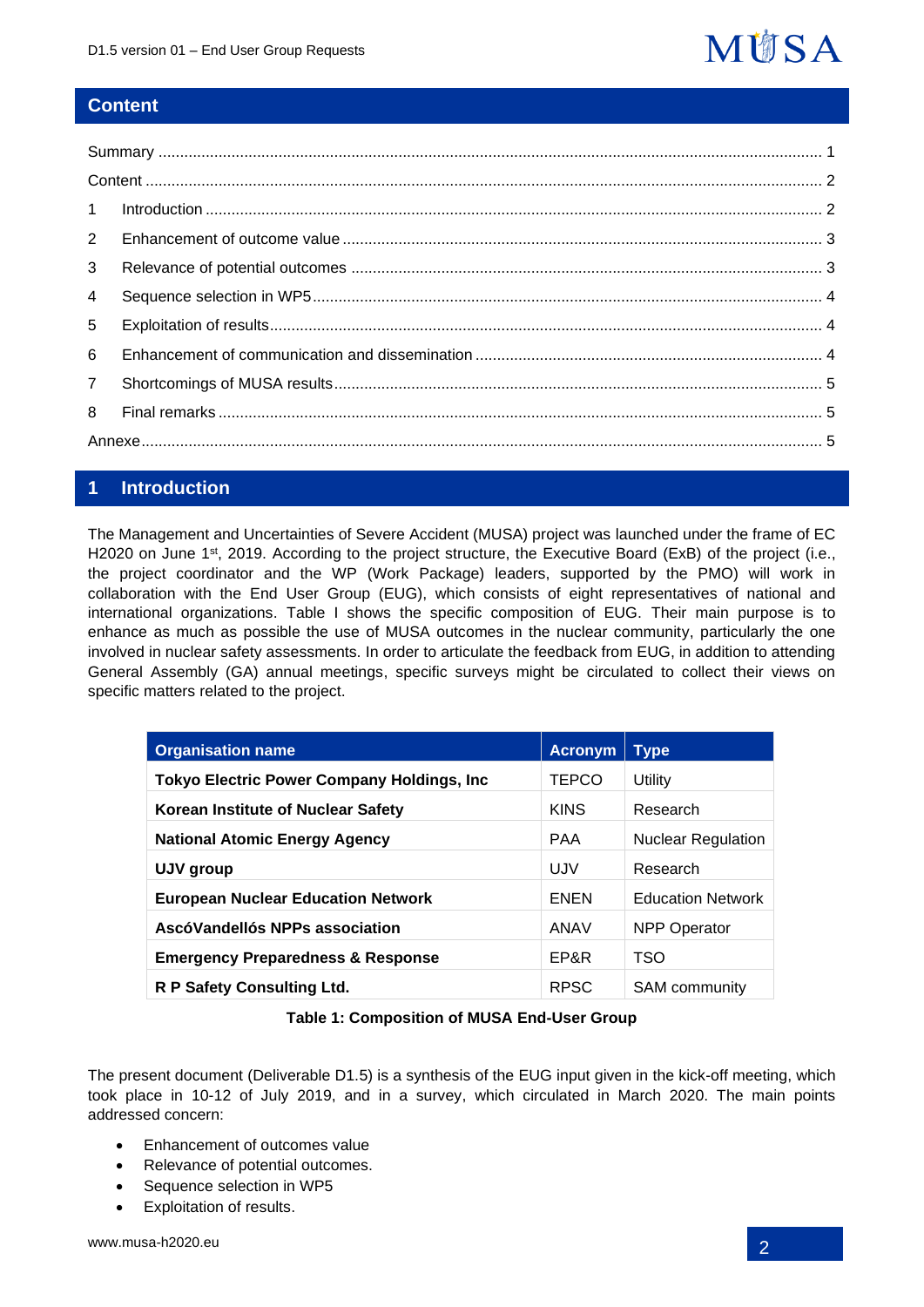# **M谢SA**

- Communication and dissemination.
- Shortcomings of MUSA outcomes.

## **2 Enhancement of outcome value**

MUSA is focused on predicting the source term (fission product releases to the environment). Nonetheless, the uncertainties affecting ST are often not directly related to "fission product" inputs to the predictive models (for example, thermal hydraulic behavior and creep rupture can have a huge effect). It should be ensured that when identifying sources of uncertainty, all sources are considered, not just those directly affecting specific behavior of fission products. It would be relevant to gain any knowledge on the impact of actions to manage the scenario, for example: consequences of injecting water in reactor, cavity or containments, right timing (in case this is so) for venting containments through a FCVS. Additionally, if shutdown scenarios were addressed, they would give good insights into an area where technical bases for management are not so robust, as in reactor operation mode.

A concise report – in a "digestive" form – could be written and handed to utilities, vendors, research center, universities TSOs and regulatory bodies – briefly all entities using computational codes to simulate SAs. In addition, a practical "handbook" with best-practices for uncertainty quantification (i.e., a structured guidance) could be envisaged, which would be available to a broader scientific public. It is of utmost relevance that a sound discussion of advantages/disadvantages of the methodologies applied is reported and, as a result, one or several procedures are eventually recommended.

The best use of previously related projects, like SOARCA and the OECD/BSAF, would be very beneficial to strengthen and streamline the orientation of MUSA. Additionally, a peer review of MUSA outcomes by experts involved in those projects is highly recommended.

## **3 Relevance of potential outcomes**

The EUG, as well as the AB, was given a short-list potential outcomes to rank from 1 (top-high) to 5 (bottomlow): enhancement/adaptation of UaSA methodologies to SA analysis; systematic application of UQ to SA analysis; characterization of input deck uncertainties; insights into Source Term uncertainties (uncertainty bands & governing factors); identification of remaining issues worth further investigation. As a result of the ranking received (5 respect to 8 EUG members), the order from most to less important has been settled to be:

|                                                     | EUG <sub>1</sub> | EUG <sub>2</sub> | EUG <sub>3</sub> | <b>EUG34</b> | EUG5 | Avg |
|-----------------------------------------------------|------------------|------------------|------------------|--------------|------|-----|
| Insights into ST uncertainties                      |                  | 3                |                  | 4            |      | 2.0 |
| <b>Characterization of input deck uncertainties</b> | 4                | 4                | 2                | 2            | 5    | 3.4 |
| Systematic application of UQ to SA analysis         | 3                |                  | 3                |              | 2    | 2.0 |
| <b>Enhancement/adaptation of UaSA methodologies</b> | 2                | 2                | 5                | 3            | 4    | 3.2 |
| Identification of remaining ST issues               | 5                | 5                | 4                | 5            |      | 4.4 |

| Table 2: Ranking of potential outcomes by EUG members |
|-------------------------------------------------------|
|-------------------------------------------------------|

- The feedback from EUG members provide clear insights into which MUSA outcomes they value most. There are two out of 5 outcomes set that they consider of higher relevance. They are closely related with practical application of the MUSA results, as it should be expected given the nature of EUG members: systematic application of UQ and insights into ST uncertainties.
- There is a mid-relevance group which is related with intermediate and necessary steps when doing a BEPU analysis: enhancement/adaptation of UaSA methodologies and characterization of input deck uncertainties.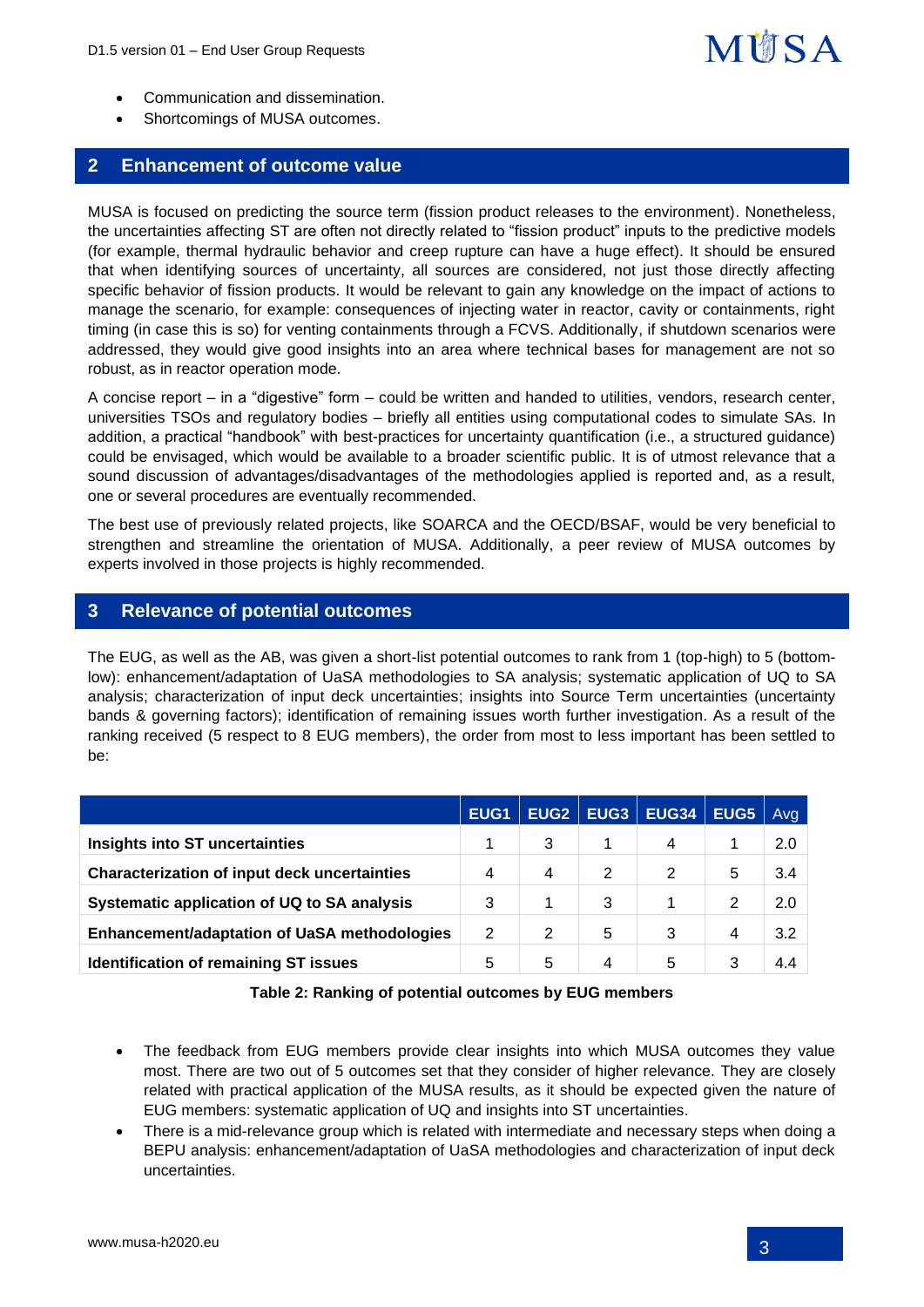

• The less relevant outcome from people who are supposed to use the MUSA results is the identification of ST issues worth further investigating. This insight fits with the composition of the EUG, as said above; further investigation is not what their activities are focused on.

Despite the consistency of the conclusions drawn from Table 2, the credit to be given should always consider the small size of the survey sample.

#### **4 Sequence selection in WP5**

In selecting accident sequences, consideration of external event / common cause situations, and careful consideration of the impact and timing of mitigative human actions following core damage (per SAMG), is highly recommended. Beyond any doubt, picking "risk-dominant" sequences is considered essential. From the probabilistic point of view, the clearly dominant sequence is an SBO. Though, in order not to be too much unrealistic (as it could be seen during the Fukushima accident sequence, where some mitigative measures could be taken anyway), it is proposed not to consider a completely unmitigated scenario. For instance, late core flooding could be undertaken, or ex-vessel corium flooding could be considered. LOCA and SGTR scenarios might also be of interest, but given that SA mitigation is symptom-based what is really important is to address sequences with ex-vessel phases in which a water injection into cavity and Filtered opening impacts can be explored.

In WP6, related to UQ and Innovative Management of SFP Accidents, the low decay heat stored and the considerable inventory of coolant suggests considering sequences with no fuel damage and with particular emphasis on SAMGs to prevent accident progression. Among the sequences of most interest in countries like South Korea for PWR reactors are loss of cooling (LOCA) and loss of pool inventory (LOPI), both in normal operation and during refueling.

#### **5 Exploitation of results**

Given the extensive use of EPRI/PWROG guidance on SA management in NPPs, the collaboration of EPRI in the project gives a good chance for MUSA results exploitation.

The MUSA results will be very useful for safety analysts, particularly when dealing with Severe Accident Management (SAM). For this reason a "best-practice" handbook dealing with application of UaSA methodologies is highly recommended; inclusion of concrete examples (PWRs, BWRs, VVERs plants; LOCA, SBO, SGTR sequences) of how to run a SA analysis and how to quantify uncertainties would be very practical. Standard input decks for different codes and plants would be certainly helpful for end-users.

Insights from MUSA would be very helpful for reviewing AM programs and, potentially, in developing and optimizing SAM strategies, particularly on aspects concerning human actions on existing, recovered or dedicated equipment. In this regard, functional requirements for mitigation systems (such as filtered vents, hydrogen control, etc.) might be developed based on both best estimate and the associated uncertainties. Some MUSA results might be included in "internal regulations" that could help in discussions with NPP designers in countries with a developing nuclear programme.

In addition, it is considered that the MUSA adopted methodologies might have the potential to guide BEPU application in severe accident analysis.

## **6 Enhancement of communication and dissemination**

Participation in well-respected fora, conferences and workshops (such as ERMSAR, ICONE, NUTHOS, etc.; but also SA codes users' clubs meetings such as ASTEC, MELCOR, MAAP, COCOSYS, SCDAP-SIM, ATHLET-CD, etc.) sharing MUSA insights as much as feasible. As stated above, a concise handbook/report for downloading from an open web site would be very beneficial for the safety analyst community, particularly when dealing with SAMs. If confidentiality affects some key findings from MUSA, a procedure to set Non-Disclosure Agreements (NDA) with potential end users of MUSA results is highly recommended.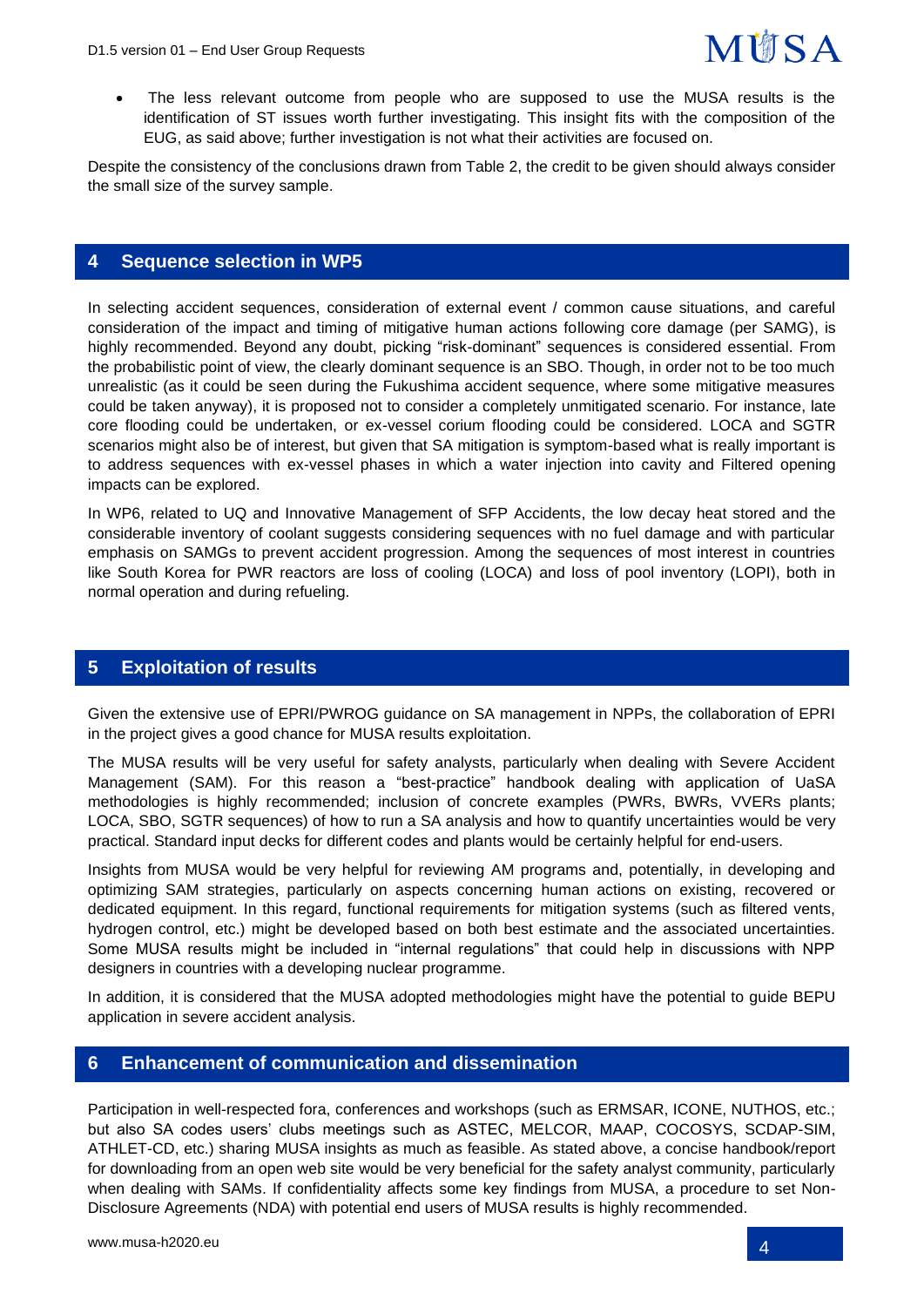Inclusion of industry organizations into the dissemination plan, as already considered to some extent in the MUSA strategy, would increase both acceptance and "usability" of the results.

## **7 Shortcomings of MUSA results**

A latent risk of MUSA outcomes is that uncertainties in SA analysis are so large that SA analyses are left out discussions with NPP vendors.

A potential shortcoming could be not advertising the outcomes enough, especially at international topical meetings (which is still the place where the SA analysis community meets regularly). Another one might be presenting the MUSA results in a so intricate way, which makes it hard to derive any practical application; thus, it is encouraged that major conclusions are stated in the clearest way possible.

In sight of the still broad uncertainties shown in projects like OECD/BSAF projects despite the safety code evolution in the last 25 years, a question could be raised in the MUSA framework: "are the uncertainty quantification methodology used for DBA analyses also applicable to SA phenomena? Would the MUSA results be applicable to changes in regulation or improvement in nuclear plant safety? These both questions become even more important when aspects like AM are considered in WP5 and WP6". Keeping these questions in mind might be important along the MUSA project to orient actions and decisions.

### **8 Final remarks**

The discussion presented in the sections above is of utmost significance in MUSA. MUSA is a research project with a very practical and innovative approach of SA analysis. In nuclear safety it should be mandatory to bridge the gap between research and application and bring both sides as close as possible. This was the intention of setting up the EUG body in MUSA and it is the reason why this report will be the basis for key discussions and decisions to be assumed at the right time along MUSA. Among the messages received, some are worth highlighting:

- Concise and clear reporting of MUSA results and methods ("best-practice guides") should be in MUSA DNA from the start, so that MUSA findings can get properly spread as much as feasible.
- Implications of uncertainties in AM actions and vice versa, is of utmost interest for SAM and might strongly impact some already recommended practices, if suitably supported.
- Practical application of MUSA should be given the maximum priority; finding new ST issues to investigate should in no case be the target of the project, but a complementary outcome that might help to shape up future ST research.
- There exist general consensus that SBO sequences are accident scenarios worth nucleating MUSA partners focus; spread the focus on several scenarios might not be efficient for this phase of application of BEPU in SA analysis.
- Having MUSA partners who has got a close collaboration with PWROG and BWROG might be the best tool to exploit MUSA results, if worthy. This being said, the presence of MUSA project, either as a joint venture or as an individual entity, in open conferences and scientific articles should be pursued.

#### **Annexe**

#### **List of Acronym:**

- AM Accident Management
- BEPU Best Estimate Plus Uncertainty
- BWR Boiling Water Reactor
- BWROG Boiling Water Reactor Owner Group
- DBA Design Basis Accident
- DNA DeoxyriboNucleid Acid